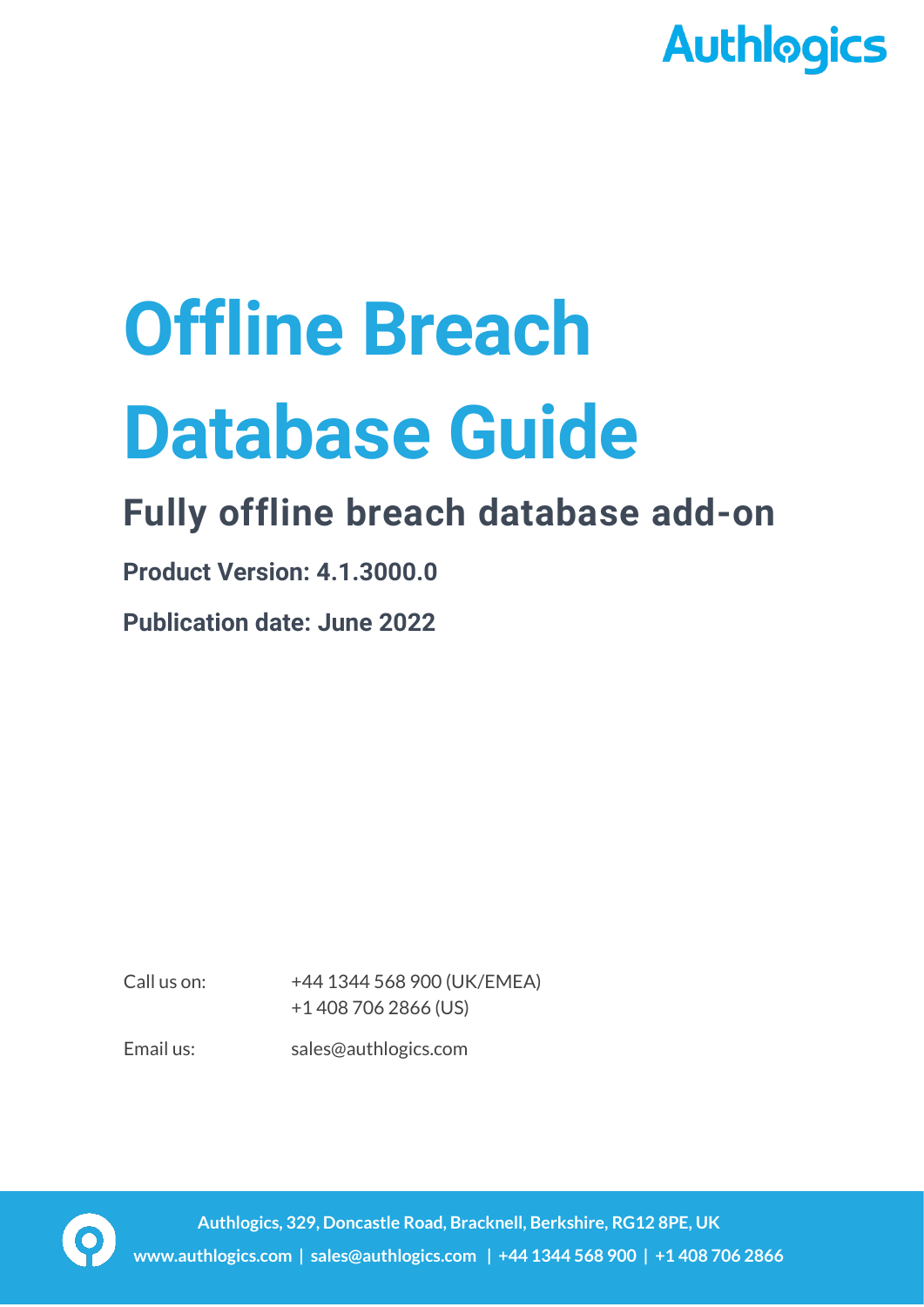Information in this document, including URL and other Internet Web site references, is subject to change without notice. Unless otherwise noted, the example companies, organisations, products, domain names, e-mail addresses, logos, people, places and events depicted herein are fictitious, and no association with any real company, organisation, product, domain name, e-mail address, logo, person, place or event is intended or should be inferred. Complying with all applicable copyright laws is the responsibility of the user.

Authlogics may have patents, patent applications, trademarks, copyrights, or other intellectual property rights covering subject matter in this document. Except as expressly provided in any written licence agreement from Authlogics, the furnishing of this document does not give you any licence to these patents, trademarks, copyrights, or other intellectual property.

The names of actual companies and products mentioned herein may be the trademarks of their respective owners.

The information contained in this document represents the current view of Authlogics on the issues discussed as of the date of publication. Because Authlogics must respond to changing market conditions, it should not be interpreted to be a commitment on the part of Authlogics, and Authlogics cannot guarantee the accuracy of any information presented after the date of publication.

This document is for informational purposes only. AUTHLOGICS MAKES NO WARRANTIES, EXPRESS OR IMPLIED, IN THIS Document.

Copyright © 2022 Authlogics. All rights reserved.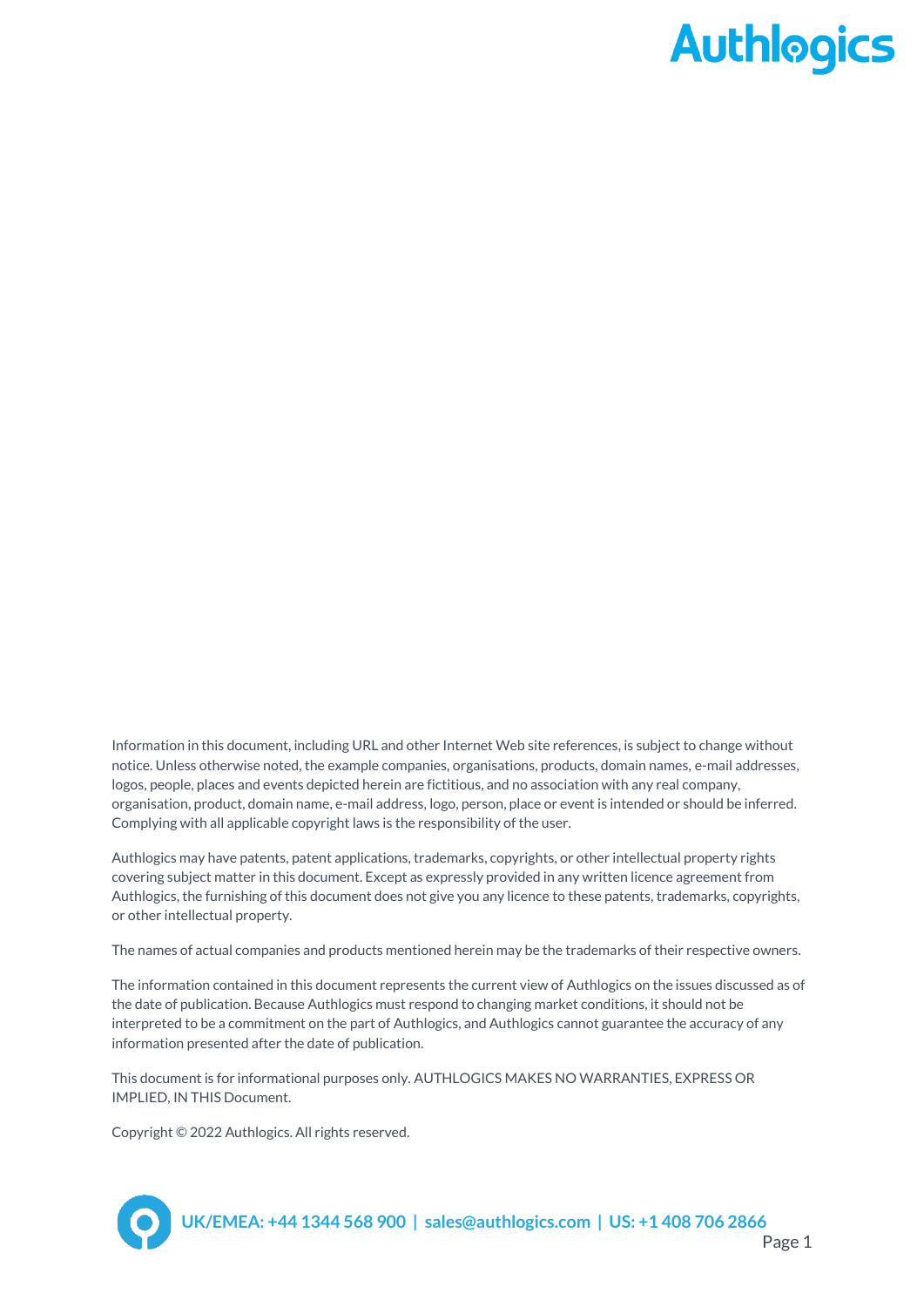## **Table of Contents**

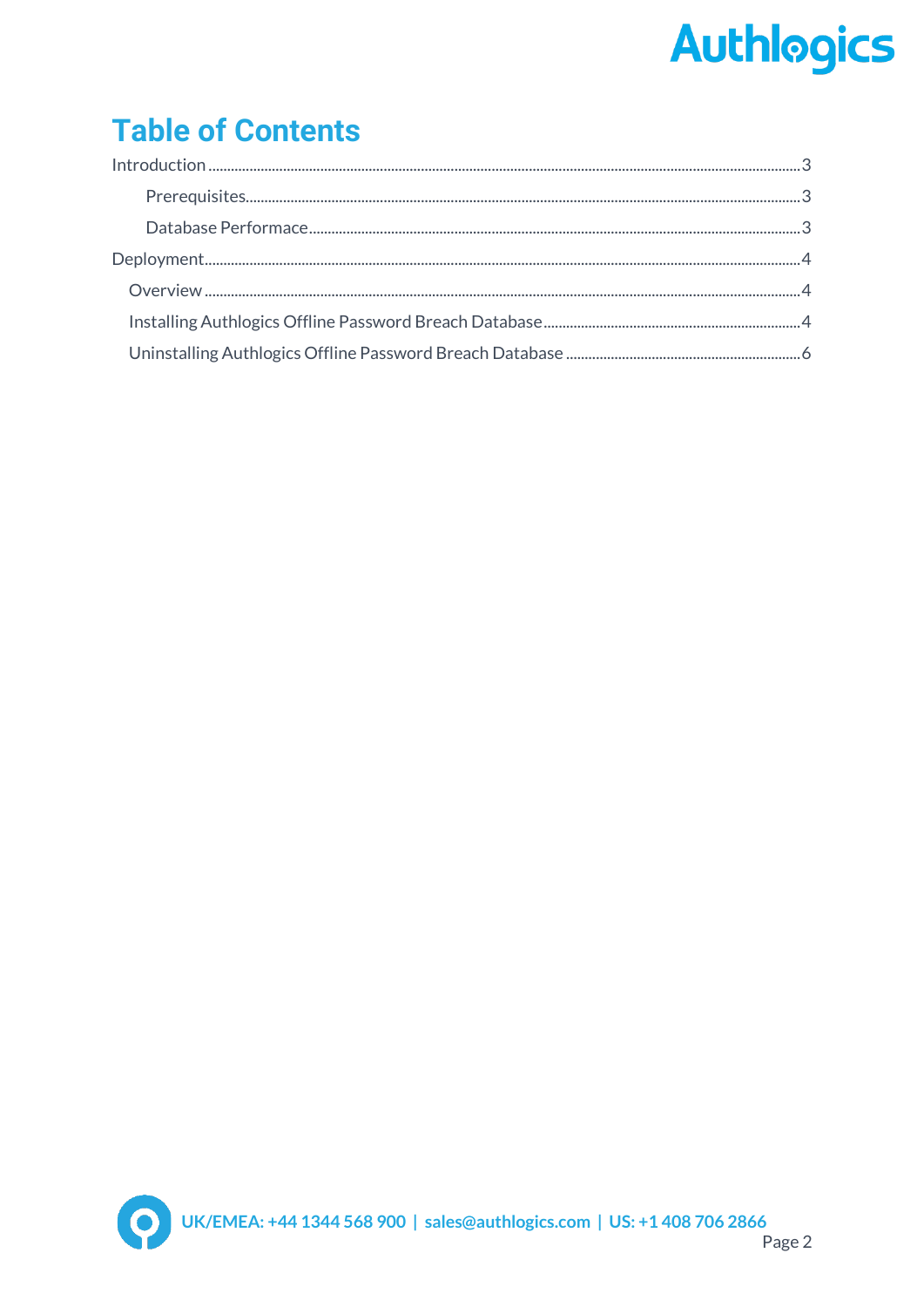### <span id="page-3-0"></span>**Introduction**

Authlogics has 3 versions of its Password Breach Database:

- (1) Offline Password Breach Database (Min)
	- Included with Authlogics Authentication Server containing the top 1 million breached passwords.
	- Infrequently updated.
- (2) Offline Password Breach Database (Full)
	- Separate download containing over 1.3 billion breached passwords (no email addressed).
	- Infrequently updated.
- (3) Online Password Breach Database
	- A Cloud hosted database containing over 2 billion breached credentials.
	- Regularly updated.

The Authlogics Authentication Server includes an Offline Password Breach Database of the top 1 million most often breached passwords. This can reduce the reliance on Cloud password breach lookups. If a password is not found in the Offline Password Breach Database then, unless disabled by policy, the Online Password Breach Database will also be checked.

When the full database is installed it may be possible to disable Online Password Breach Database lookups.

#### $\overline{M}$ **Note**

The Authlogics Online Password Breach Database is regularly updated whereas the Offline Password Breach Database is not. Unless a fully offline solution is required Authlogics still recommends leaving Online Password Breach Database lookups enabled to ensure that the most recent entries are being checked.

#### <span id="page-3-1"></span>**Prerequisites**

The Offline Password Breach Database can only be installed onto a server that is already running Authlogics Authentication Server 4.0.1740.0 or higher. If the Authentication Server is not installed then the Offline Password Breach Database installer will not complete the setup.

The Offline Password Breach Database requires approximately 6.4Gb of disk space.

#### <span id="page-3-2"></span>**Database Performace**

The Offline Password Breach Database is a custom format designed to be highly efficient at password hash matching. It does not require a database "engine" such as SQL as the database access logic is built directly into the Authlogics Authentication Server.

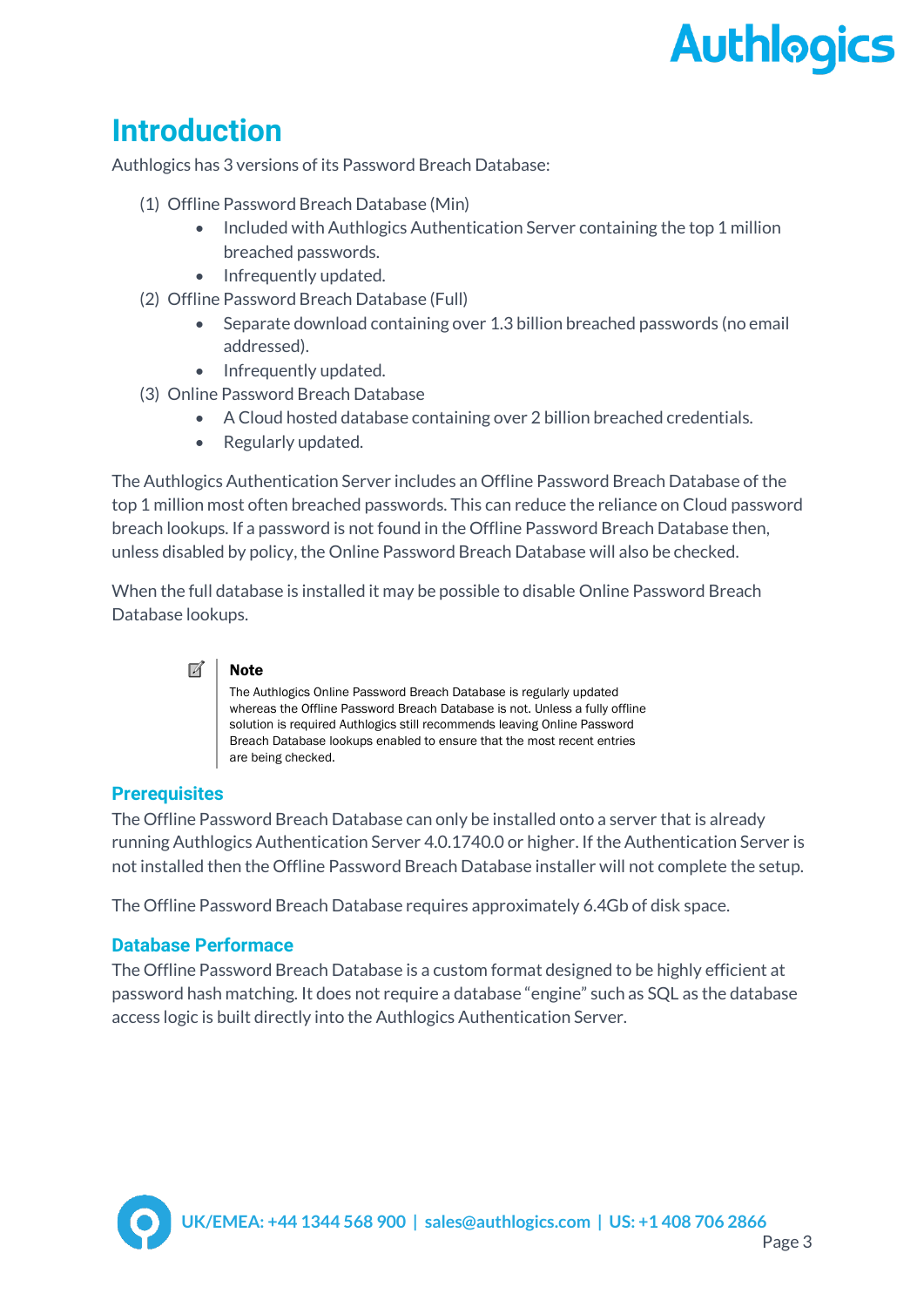### <span id="page-4-0"></span>**Deployment**

The following deployment overview walks through the installation process for deploying Authlogics.

When the Authlogics Offline Password Breach Database is installed the Authlogics Authentication Server will automatically us it instead of the built in Offline Password Breach Database containing only 1 million entries. If the Offline Password Breach Database is uninstlled then the Authlogics Authentication Server will automatically revert to the build in Offline Password Breach Database containing only 1 million entries, if installed.

### <span id="page-4-1"></span>**Overview**

To fully deploy the Authlogics Offline Password Breach Database:

- (1) Install the Authentication Server on a Windows Server.
- (2) Install Authlogics Offline Password Breach Database.

### <span id="page-4-2"></span>**Installing Authlogics Offline Password Breach Database**

The Authlogics Offline Password Breach Database is an add-on to the Authlogics Authentication Server which must be set up first.

This section of the installation process requires Local Administrator rights on the server.

(1) To start the Authlogics Offline Password Breach Database installation, run the *Authlogics Offline Password Breach Database xxxxx.exe* installer.

|                 | Authlogics Offline Password Breach Database - InstallAware<br>$\times$                                |
|-----------------|-------------------------------------------------------------------------------------------------------|
|                 | Welcome to the Installation Wizard for<br><b>Authlogics Offline Password Breach Database</b>          |
|                 | The Installation Wizard will install Authlogics Offline Password<br>Breach Database on your computer. |
| <u>g</u><br>Dth | WARNING: This program is protected by copyright law and<br>international treaties.                    |
|                 | To continue, click Next.                                                                              |
|                 | Cancel<br>Next<br>$<$ Back                                                                            |

(2) Click *Next* to continue.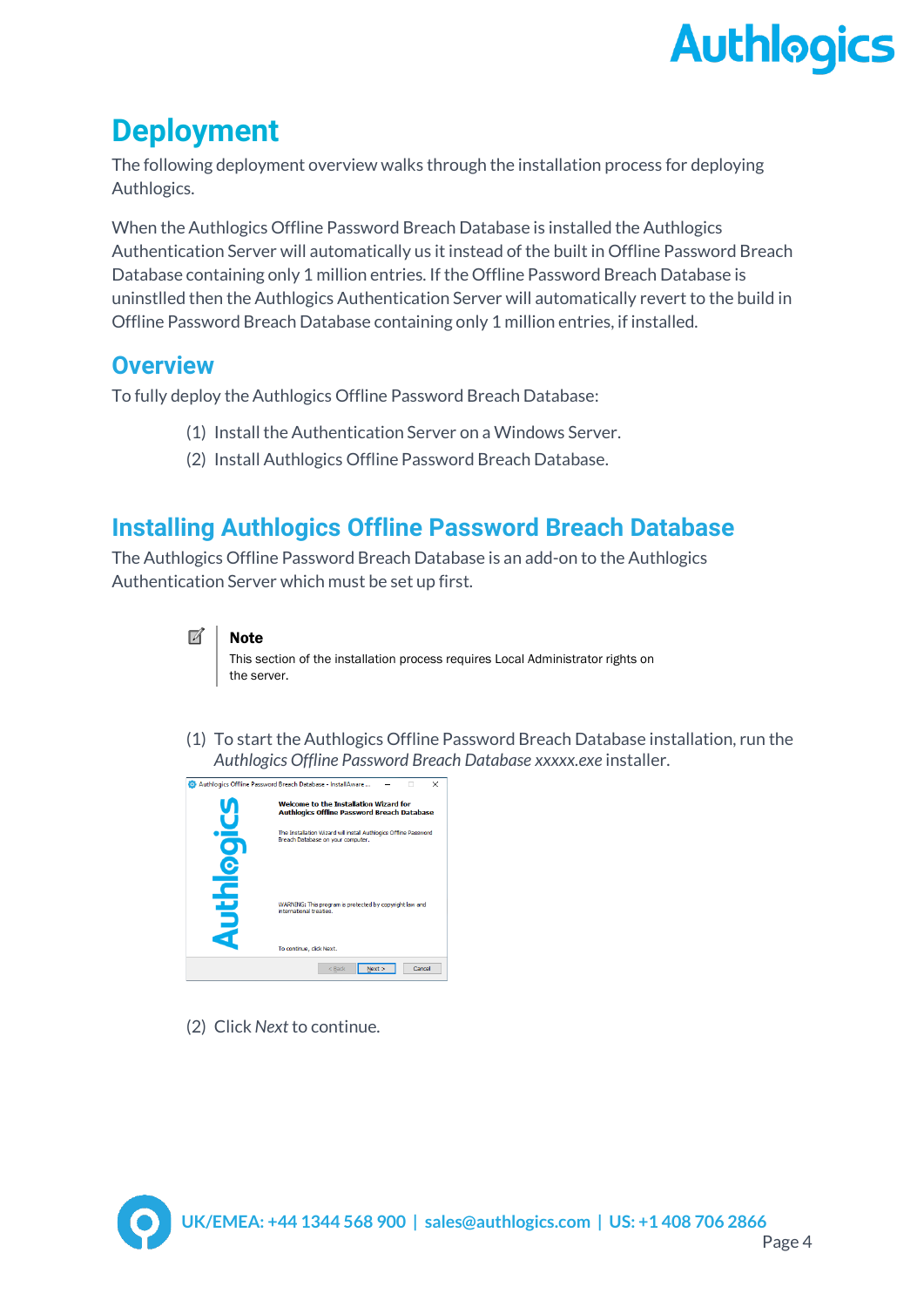| Authlogics Offline Password Breach Database - InstallAware                                                                  |      |                   | $\times$ |
|-----------------------------------------------------------------------------------------------------------------------------|------|-------------------|----------|
| <b>Licence Agreement</b><br>Please carefully read the following licence agreement.                                          |      | <b>Authlogics</b> |          |
|                                                                                                                             |      |                   |          |
| <b>Important</b>                                                                                                            |      |                   |          |
| <b>END USER LICENCE AGREEMENT</b>                                                                                           |      |                   |          |
| THE USE OF ALL AUTHLOGICS SOFTWARE IS SUBJECT TO THIS END USER<br>LICENCE AGREEMENT (THE AGREEMENT).                        |      |                   |          |
| PLEASE READ THIS AGREEMENT CAREFULLY BEFORE INSTALLING.<br>DOWNLOADING, COPYING OR OTHERWISE USING THE AUTHLOGICS SOFTWARE. |      |                   |          |
| If you are viewing this agreement in connection with a download, enline or on a                                             |      |                   |          |
| $\Box$ I accept the terms of the licence agreement                                                                          |      |                   |          |
| Authlogics                                                                                                                  |      |                   |          |
| $<$ Back                                                                                                                    | Next | Cancel            |          |

#### (3) Click *Next* to continue.

|            | Authlogics Offline Password Breach Database - InstallAware<br>$\times$                                             |
|------------|--------------------------------------------------------------------------------------------------------------------|
|            | <b>Completing the Installation Wizard for</b><br><b>Authlogics Offline Password Breach Database</b>                |
| ┑          | The Installation Wizard is now ready to configure Authlogics<br>Offline Password Breach Database on this computer. |
|            | - Click Next to begin configuration                                                                                |
|            | - Click Back to change settings                                                                                    |
|            | - Click Cancel to exit                                                                                             |
| <u>pth</u> |                                                                                                                    |
|            | Cancel<br>$<$ Back<br>Next                                                                                         |

#### (4) Click *Next* to continue.

|            | Authlogics Offline Password Breach Database - InstallAware                                                                        |      |                   | × |
|------------|-----------------------------------------------------------------------------------------------------------------------------------|------|-------------------|---|
|            | <b>Installing Authlogics Offline Password Breach Database</b><br>The program features you selected are being configured.          |      | <b>Authlogics</b> |   |
|            | Please wait while the Installation Wizard installs Authlogics Offline<br>Password Breach Database. This may take several minutes. |      |                   |   |
|            | Status:<br>97F.bin, 60% complete                                                                                                  |      |                   |   |
|            |                                                                                                                                   |      |                   |   |
|            |                                                                                                                                   |      |                   |   |
| Authlogics |                                                                                                                                   |      |                   |   |
|            | $<$ Back                                                                                                                          | Next | Cancel            |   |

The installation is being performed.

Authlogics Offline Password Breach Database - InstallAware ... τ **Completing the Installation Wizard for<br>Authlogics Offline Password Breach Database Authlogics** You have successfully completed the Installation Wizard for<br>Authlogics Offline Password Breach Database. To close this wizard, click Finish.  $\leq$  Back **Finish** Cancel

(5) Click *Finish* to complete the installation process.